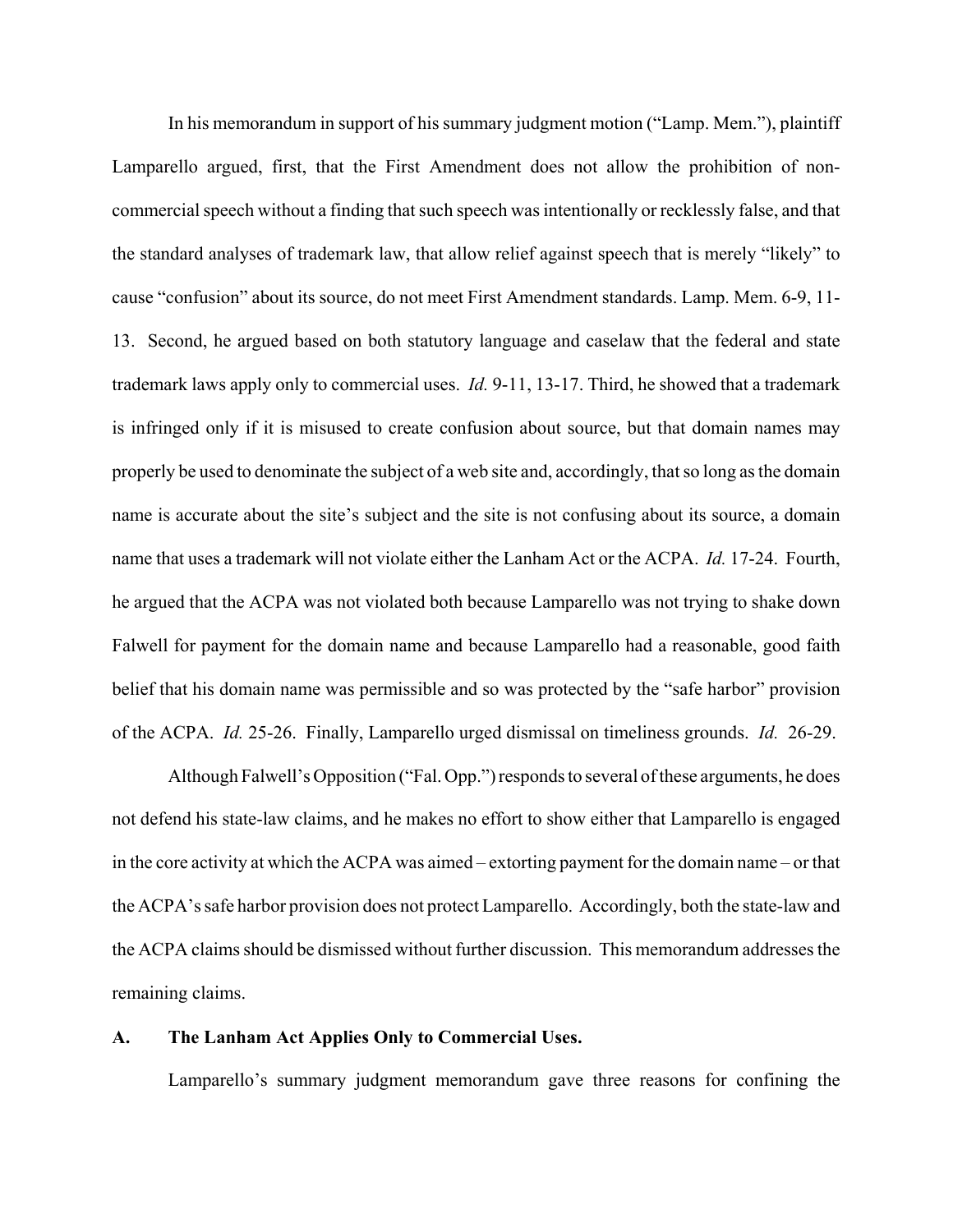trademark laws to commercial uses – the First Amendment bars a prohibition of non-commercial speech simply because it is "likely" to be "confusing"; the Lanham Act's language is expressly limited to commercial activity; and the Fourth Circuit and many other courts have held that the trademark laws apply only to commercial activity. Falwell takes issue with our analysis of the statutory language and of some of the cases construing it, but his arguments lack merit.

Falwell addresses first the meaning of the statutory term "use in commerce." Section 32 of the Lanham Act (barring infringement of registered trademarks) applies only when a person "uses in commerce" the registered trademark alleged to have been infringed. Lamp.Mem. 10. Falwell argues (at 16-17) that the statutory definition of this term, limiting it to the "ordinary course of trade," was added in connection with changes in the means of registering trademark, and was not intended to affect the manner in which trademarks are enforced against infringement. However, the fact remains that Congress employed the same language, "use in commerce," both in the statutory provisions for registration **and** in the provisions that determine what uses are actionable for infringement. Under standard principles of statutory construction, "identical words used in different parts of the same act are intended to have the same meaning." *Commissioner v. Keystone Consol. Industries*, 508 U.S. 152, 159 (1993). The Court should enforce the language that Congress enacted, not Committee reports about purposes that are at odds with the plain meaning of the statute. *See Connecticut Nat. Bank v. Germain,* 503 U.S. 249, 254 (1992).<sup>1</sup>

Falwell attempts to evade the plain meaning of the statute by arguing that the word "use" appears in sections 32 and 43 as a verb, but the definition applies only to"use" as a noun. There are

<sup>1</sup> Falwell properly concedes, Fal. Opp. at 20, that legislative history may not be considered absent an ambiguity in the language of the statute.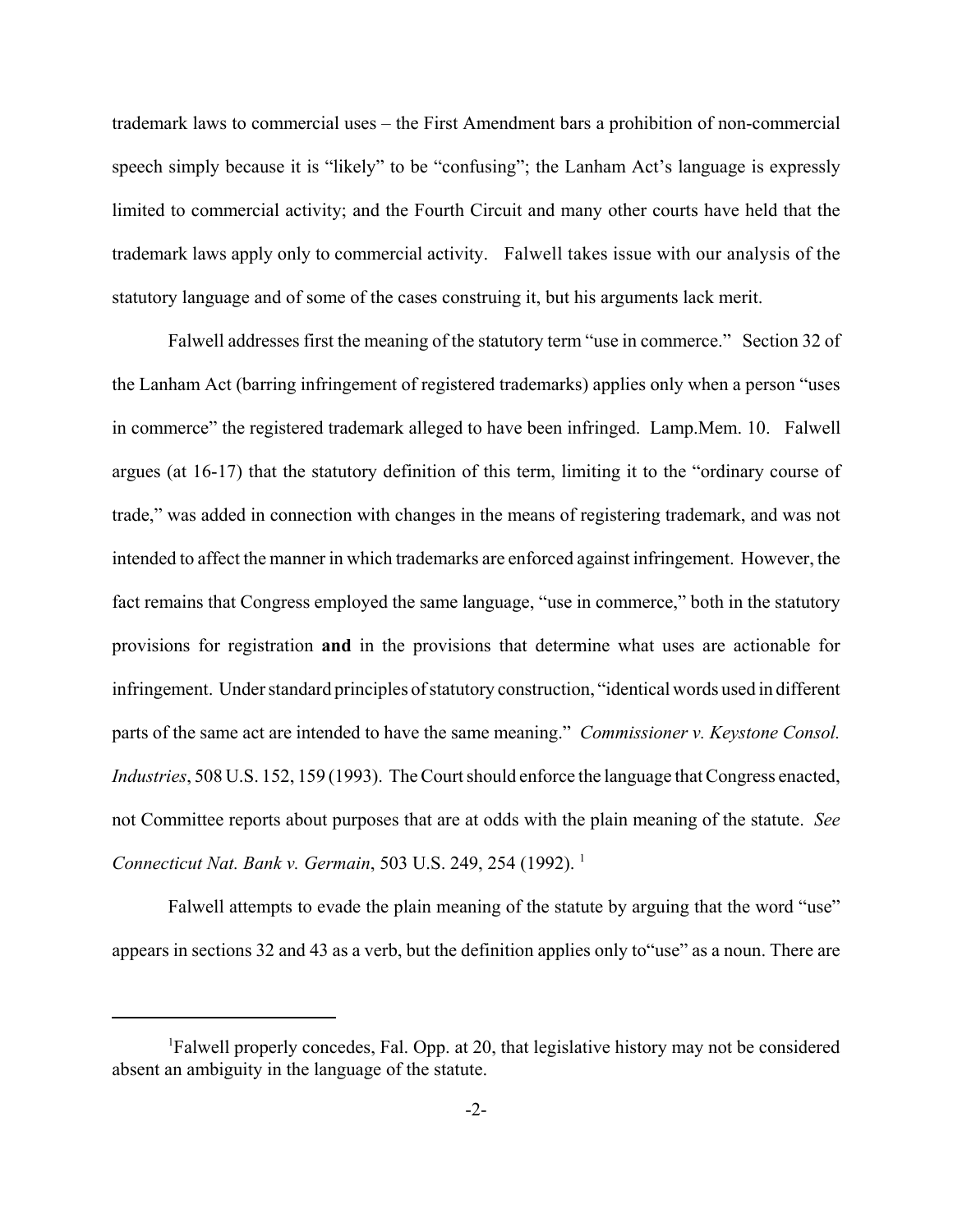several flaws in this argument. To begin with, it would leave verbal uses of "use in commerce" undefined. But more significant, the statutory provisions that discuss the registration of trademarks employ the word "use" both as verbs and as nouns, thus implying that the same definition applies to each. For example, section 1051(a)(1) provides, "The owner of a trademark **used in commerce** may request registration of its trademark," and section  $1051(b)(1)$ , entitled "(b) Application for bona fide intention **to use** trademark," provides that "(1) A person who has a bona fide intention, under circumstances showing the good faith of such person, **to use** a trademark **in commerce** may request registration of its trademark" by filing a certain document. That document must verify, among other things, an entitlement "**to use** the mark **in commerce**," Section 1051(b)(3)(A), an "intention **to use** the mark **in commerce**," Section 1051(b)(3)(B), and "that, to the best of the verifier's knowledge and belief, no other person has the right **to use** such mark **in commerce**." Section 1051(b)(3)(D). Section 1051(d), entitled "Verified statement that trademark **is used in commerce**," switches back and forth between "use" as a noun and as a verb without any hint that the meaning is different depending on the part of speech. The statutory definition would thus not carry out what Falwell portrays as its sole purpose, if "use in commerce" were being defined only as a noun.

Moreover, construing the statute according to its plain meaning has the additional benefit of avoiding the constitutional issues that would arise were the "likelihood of confusion" standard, that allows speech to be enjoined and punished without any finding of actual or intentional falsehood, applied to purely non-commercial speech. One cannot review the corpus of trademark decisions in the Fourth Circuit (and elsewhere), and their articulation of the likelihood of confusion factors, without being struck by the pervasiveness of the assumption that trademark is a **commercial** tort that applies to unfair conduct by **commercial** competitors. Indeed, in the one Fourth Circuit case where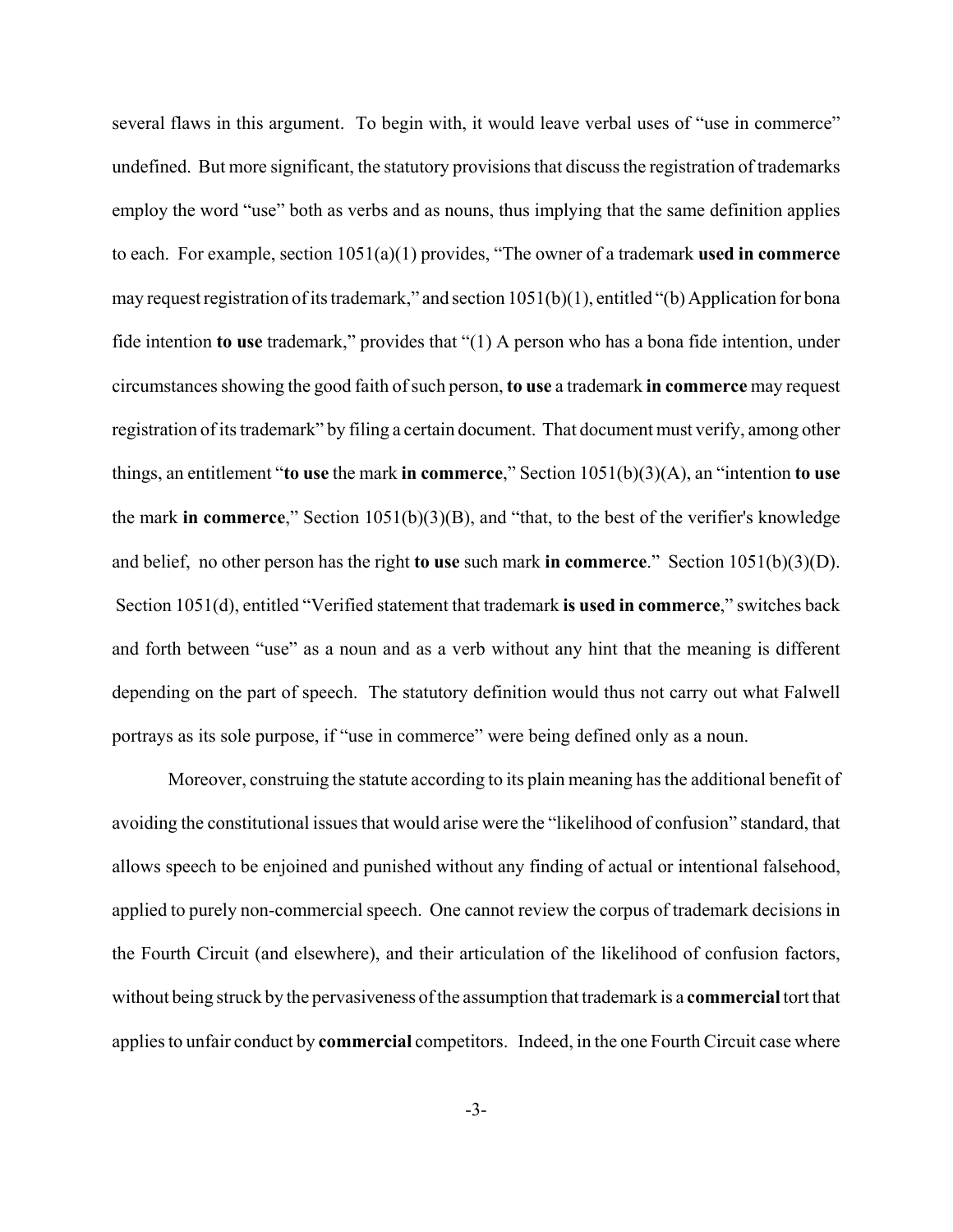the winner of a trademark injunction tried to apply it to limit non-commercial criticism, the Circuit was quick to say that the injunction had strayed beyond the boundaries of trademark law and into impermissible prior restraint. *CPC Int'l v. Skippy Inc.*, 214 F.3d 456, 461 (4<sup>th</sup> Cir. 2000). Lamparello's prior briefs have repeatedly made this point, and by determinedly ignoring it in arguing for the extension of trademark law to non-commercial speech, Falwell implicitly acknowledges both the force of the argument and his own inability to answer it.

An additional provision also limits actions that are brought under section 43 to redress infringements of non-registered trademarks: the proviso contained in section  $43(c)(4)$ , stating, "The following shall not be actionable **under this section:** . . . (B) Noncommercial use of a mark . . ..**"** Falwell assumes that this proviso applies only to the dilution subsection of section 43, Fal. Opp. 19, but he makes no effort to explain why, in that event, the language of the provision makes it applicable to "this section." Other paragraphs of subsection (c), by contrast, refer specifically to actions brought "under this subsection."  $\S$  43(c)(1) ("to obtain such other relief as is provided in this subsection); 43(c)(2) ("In an action brought under this subsection"). *See also* § 43(d)(2)(A)(i) (referring to marks that are "registered . . ., or protected under subsection (a) and (c) of this section" in describing the sorts of trademarks for which an in rem action can be brought under the ACPA). It is apparent that when Congress meant section 43, it said "this section," and when it meant only section 43(c), it referred to this or the "subsection."

Falwell argues that, if the Lanham Act as a whole were limited to commercial speech, there would be no reason to use the words "commercial" or "noncommercial" in various provisions of the Act. Yet every time in the past twenty years that Congress has amended the Lanham Act, it has gone out of its way to ensure that the statute would apply only to commercial speech, because, as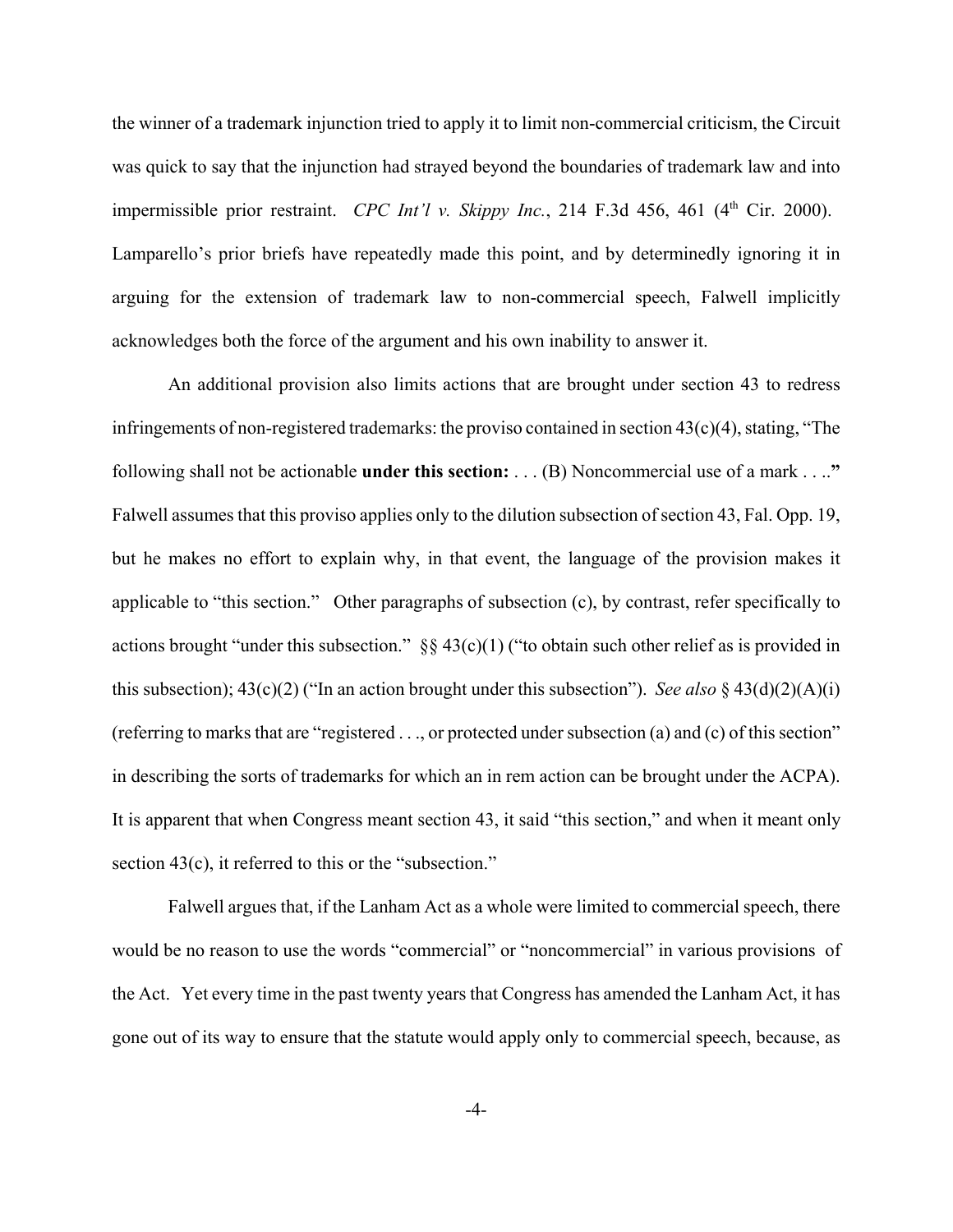its sponsors have taken pains to make clear, Congress understood the potential conflict between trademark law and the First Amendment's protections for commercial speech. The specific references requiring commercial speech or excluding noncommercial speech do not negate the general proposition that trademark law is a commercial tort, but simply reinforce it, because, as demonstrated in our opening brief and unrefuted by Falwell, the same problem applies to **any** effort to apply trademark law's loose standards to core non-commercial speech of the sort contained on Lamparello's web site.

Falwell also takes issue with Lamparello's argument that the caselaw limits the trademark laws to non-commercial speech, Fal. Opp. 18, citing dicta in *Cable News Network v. Cnnews.com*, 177 F. Supp. 2d 506 (E.D. Va. 2001), and *Planetary Motion v. Techsplosion*, 261 F.3d 1188 (11th Cir. 2001). However, both cases on which Falwell relies involved alleged infringement by businesses. Cnnews.com was part of a "comprehensive online services system that includes video on demand, broadband services, and a variety of e-business services." 177 F. Supp.2d at 512. It was itself a web site through which viewers could purchase goods, *id.* at 517, and included a link to an affiliated porn site. *Id.* at 513 n.10. Techsplosion was a commercial software firm; although it offered its software for free, the court noted that the standard commercial practice in the industry was to distribute software without charge. 261 F.3d at 1198. Thus, any discussion in either case of whether the use in commerce language extended to non-commercial activity was dictum. Moreover, Falwell never addresses *Endoscopy-America v. Fiber Tech Medical*, 4 Fed. Appx. 128, 2001 WL 94739 ( $4<sup>th</sup>$  Cir. 2001), which applied the statutory definition of "use in commerce" in deciding whether infringement had been shown under Section 32. Falwell likewise ignores *Made in the USA Foundation v. Phillips Foods*, — F.3d —, 2004 WL 829627 (4th Cir. April 19, 2004), which,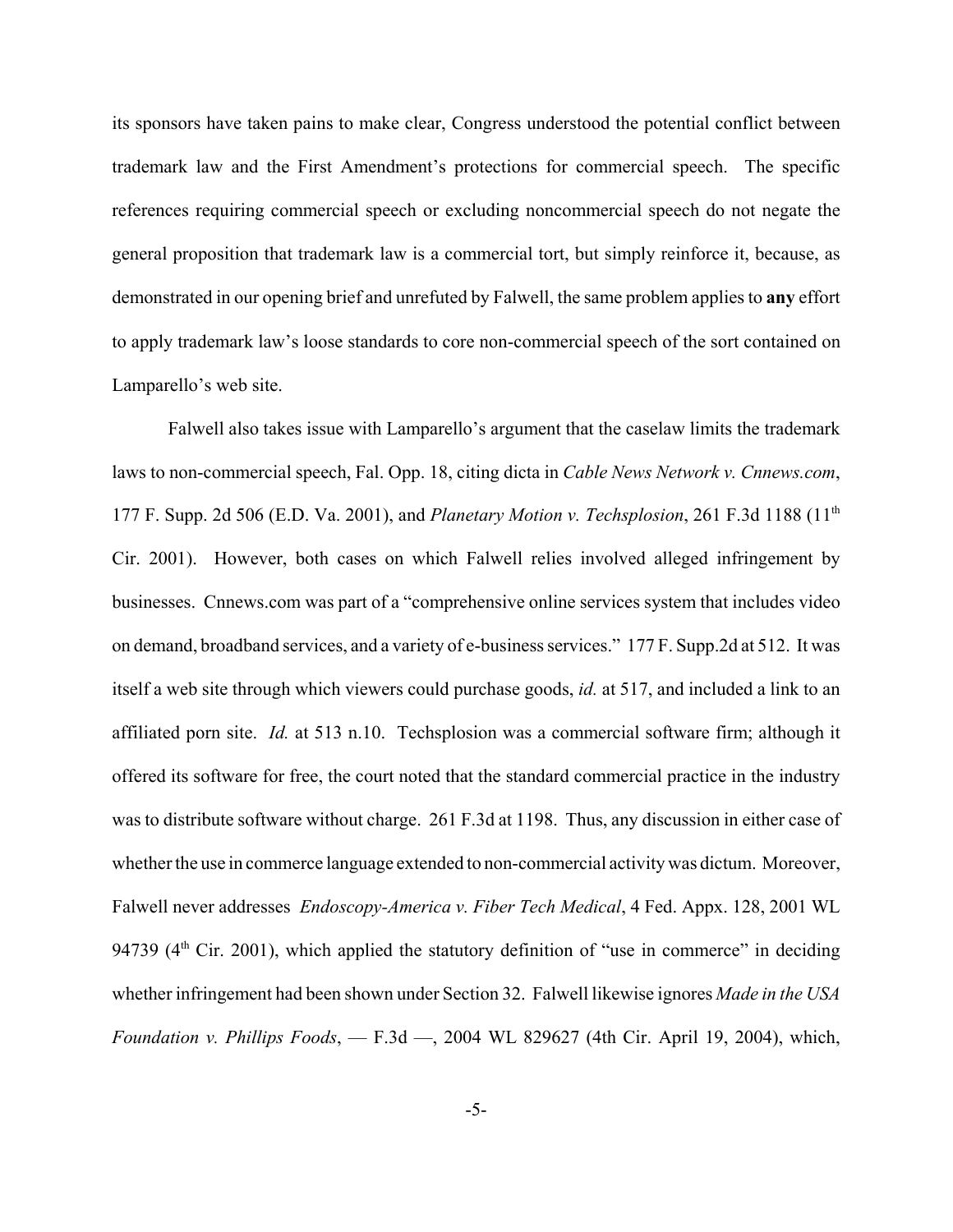although discussing section 43 of the Act, stated more generally that "The act's purpose, **as defined in section 45,** is exclusively to protect . . . against unscrupulous commercial conduct." *Id.* (emphasis added). And, although Falwell asserts that impact on commercial interests is sufficient to implicate the trademark laws, Fal. Opp. at 20, he never explains why this Court should ignore Chief Judge Wilkinson's rulings in *Skippy* that criticism of a trademark holder is non-commercial, 214 F.3d at 462, and that, to avoid conflict with the First Amendment, trademark injunctions should not be expanded past commercial uses. *Id.* at 461-462.

Finally, Falwell takes issue with Lamparello's discussion of recent authority in other courts that confine trademark law to commercial uses and hold that noncommercial uses of domain names are immune to trademark scrutiny, but unaccountably he confines his discussion to some of the cases, while ignoring others including a decision by another district court in the Fourth Circuit. Lamp. Mem. at 14-15. And, contrary to Falwell, *TMI v. Maxwell*, — F.3d —, 2004 WL 848271, at  $*2$  n.2, stated that section  $43(a)(1)$ , the provision that bars infringement of nonregistered marks, is also confined to commercial speech. The many recent cases cited by Lamparello on this point are the better reasoned, and should be followed here.

## **B. Fallwell.Com Is Not Likely to Cause Confusion About Its Source.**

On the issue of likelihood of confusion, the fundamental point of Lamparello's summary judgment memorandum was that domain names designate subject and not necessarily source, that infringement law regulates only likely confusion about source, and that a web site that is **about** a trademark holder may properly be located on the Internet at a domain name that uses the trademark to identify its subject. Lamp. Mem. 17-25. Falwell's response is meritless. First, he claims that Lamparello "conceded . . . that he is using the FALWELL mark as [a] source designator," Fal. Opp.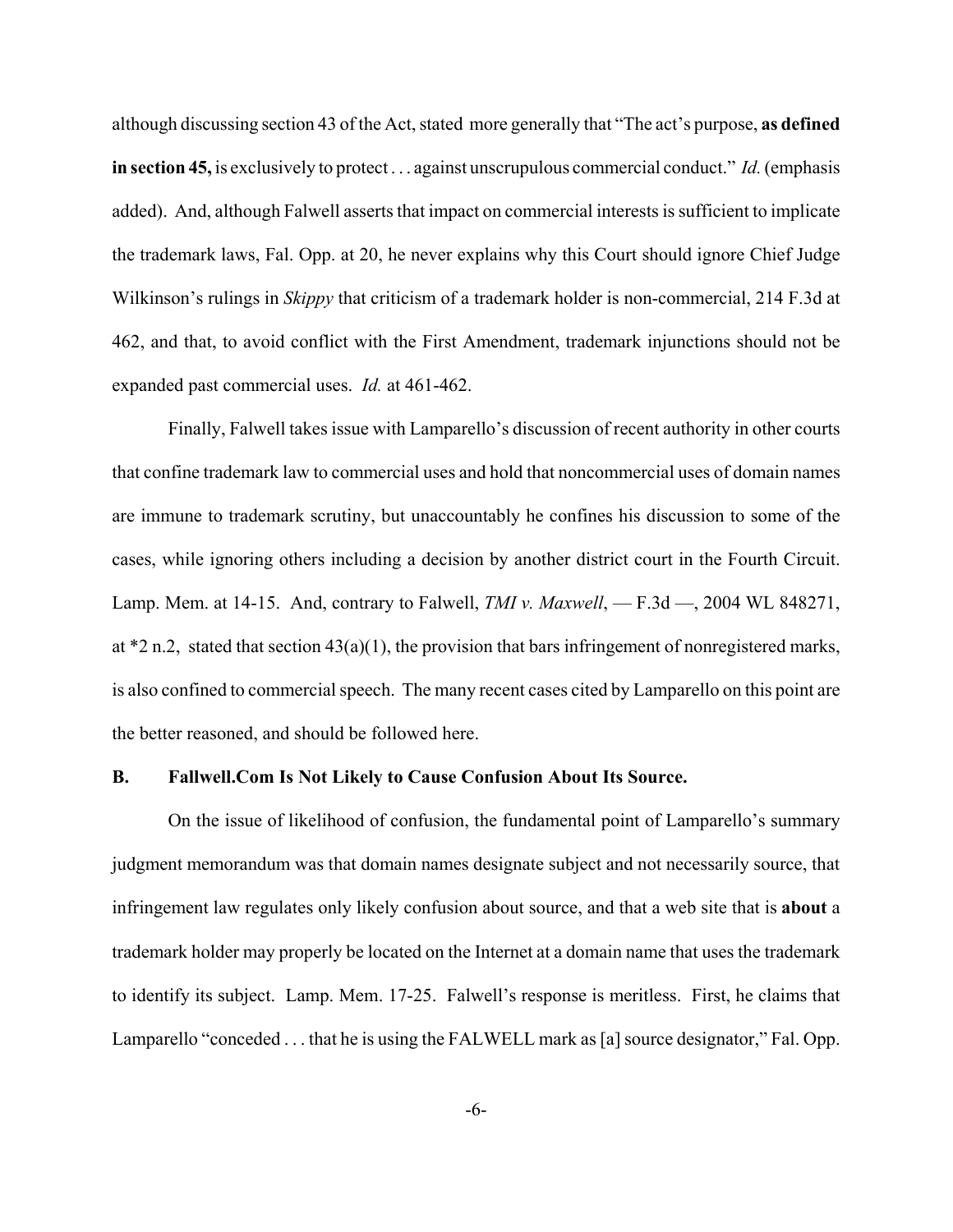at 20-21, but Falwell's citation – to Lamparello's response to certain requests for admissions – shows nothing of the sort. Second, Falwell states that "even without those admissions, it is abundantly obvious" that the domain name denotes source. *Id.* at 21. But rather than explaining why the point is obvious, he proceeds to explain why a company's use of its trademark on a beer bottle is commercial. Lamparello's argument against the theory that domain names necessarily designate source should be taken as conceded.<sup>2</sup>

Falwell makes two other arguments that pertain in some way to the issue of the likelihood of confusion. First, Falwell takes issue with Lamparello's reliance on the affidavit of Professor Milton Mueller, which, he says, was not submitted timely. Fal. Opp. at 3-6. However, Falwell misstates both the law and the facts. As shown by the Third Affidavit of Paul Alan Levy, ¶ 2 and Exhibit J, the expert report of Milton Mueller was sent to Falwell's counsel, John Midlen, on May 3, 2004. Falwell argues that, under Local Rule 26(D)(2), Lamparello was required to make his expert disclosures at least sixty days before the earlier of the final pretrial conference, set for June 17, and the discovery cut-off date, set as June 11. Notably, the discovery plan, which was adopted by the Court, expressly reserved the timing of expert disclosures and discovery.

Under Local Rule 26(D)(4), Lamparello is properly treated as a defendant with respect to Falwell's counterclaims, and in that respect his disclosures were due on May 12 – thirty days before June 11 – and were delivered timely even under the facts as set forth by Falwell. Accordingly, at

<sup>&</sup>lt;sup>2</sup>The analogy to a store sign, (Fal. Opp. 1 n.1) is inapposite, because a sign identifying a commercial establishment as "Falwell's store" asserts that the store belongs to Falwell by virtue of the apostrophe and "s." As Lamparello has explained, a domain name does not denote sponsorship or ownership. Moreover, the use of the source-denoting sign that is used to attract customers is not excluded from the trademark laws simply by the tactic of conducting incidental non-commercial activity at the store.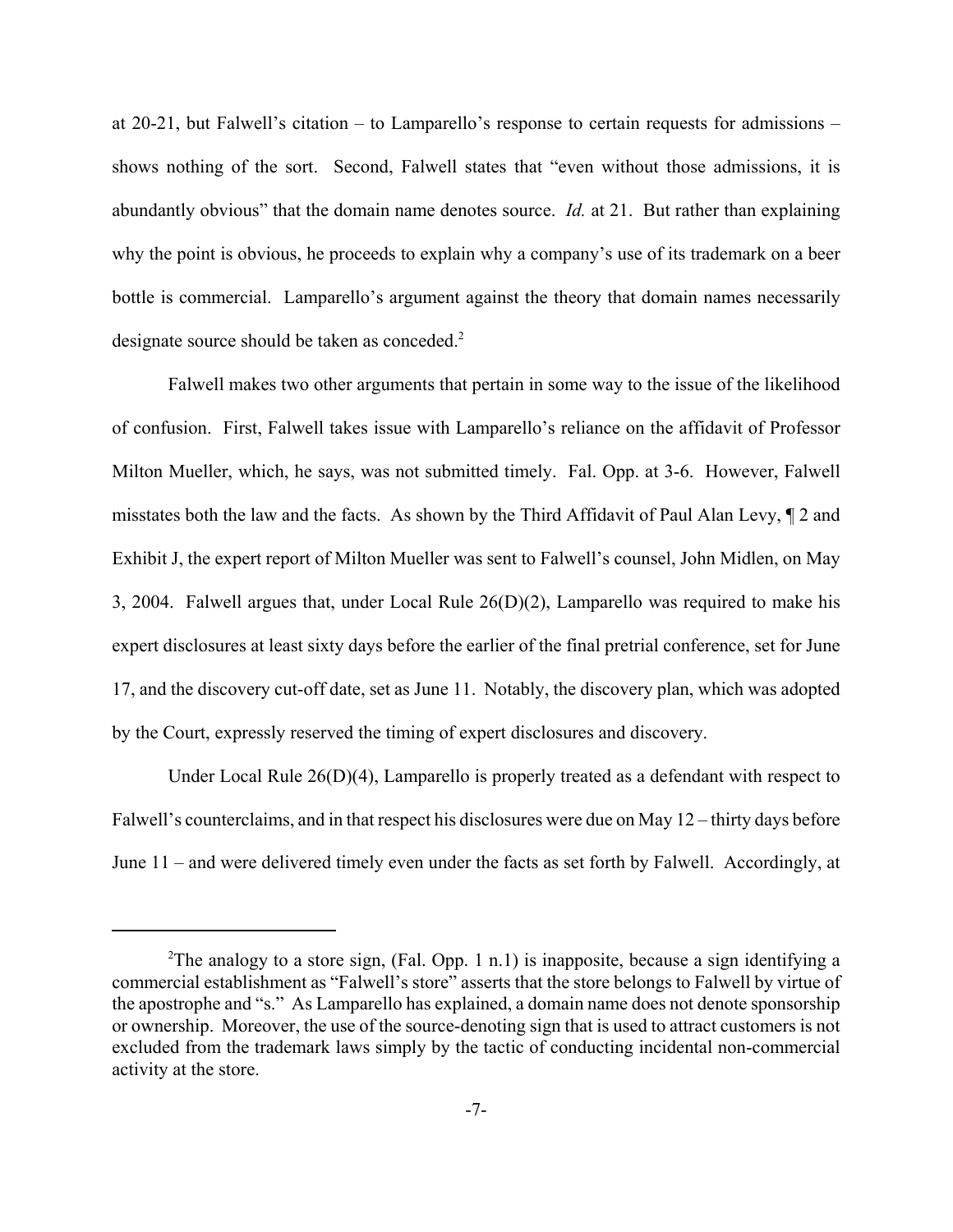the very least, the Mueller affidavit should be considered in deciding whether to grant summary judgment against those claims. Moreover, in this case Lamparello is but nominally a plaintiff, since he seeks only a declaratory judgment that Falwell has no valid trademark claims against him. Accordingly, it is submitted that he should be treated as a defendant for all purposes, and the Mueller affidavit considered on his declaratory judgment complaint as well.

Most important, however, any delay in presenting the report did not prejudice Falwell, who had ample opportunity to take Professor Mueller's deposition, but decided not to take it, apparently to save travel costs.<sup>3</sup> Falwell claims that Professor Mueller was not available for deposition, but the evidence belies that contention.

More specifically, Falwell received the original report on May 3, 2004. Third Levy Aff.,  $\P$ 2 and Exhibit J. Rather than attempting to fix a date and place for depositions by agreement, Mr. Midlen waited for three days and then, by an email sent on the afternoon of May 6, unilaterally noticed a deposition to be held at the office of Falwell's local counsel in Washington, DC, on May 13 or 14. Third Levy Aff. ¶¶ 5-6 and Exhibit L. (Although Falwell claims that the Discovery Plan set May 14 as the date for "the last depositions to be conducted," Fal. Opp. 3, that Plan expressly reserved for later discussion the timing of expert discovery. Docket No. 8.). Mr. Levy responded by telling Mr. Midlen that on the two days specified and for some time thereafter, the witness would be in Hong Kong and hence could not come to DC. Third Levy Aff. ¶ 7 and Exhibit M. He reminded Mr. Midlen that, under the Local Rule 30(H), eleven days' notice was required for a deposition, that Falwell could not force Professor Mueller to come to DC but had to take the

<sup>&</sup>lt;sup>3</sup>Falwell asserts, without providing the document, that Professor Mueller's report is similar to an amicus brief filed in the *PETA* case. Fal. Opp. 4. Because the Mueller report is largely based on research completed after that case was briefed during the year 2000, the assertion is dubious.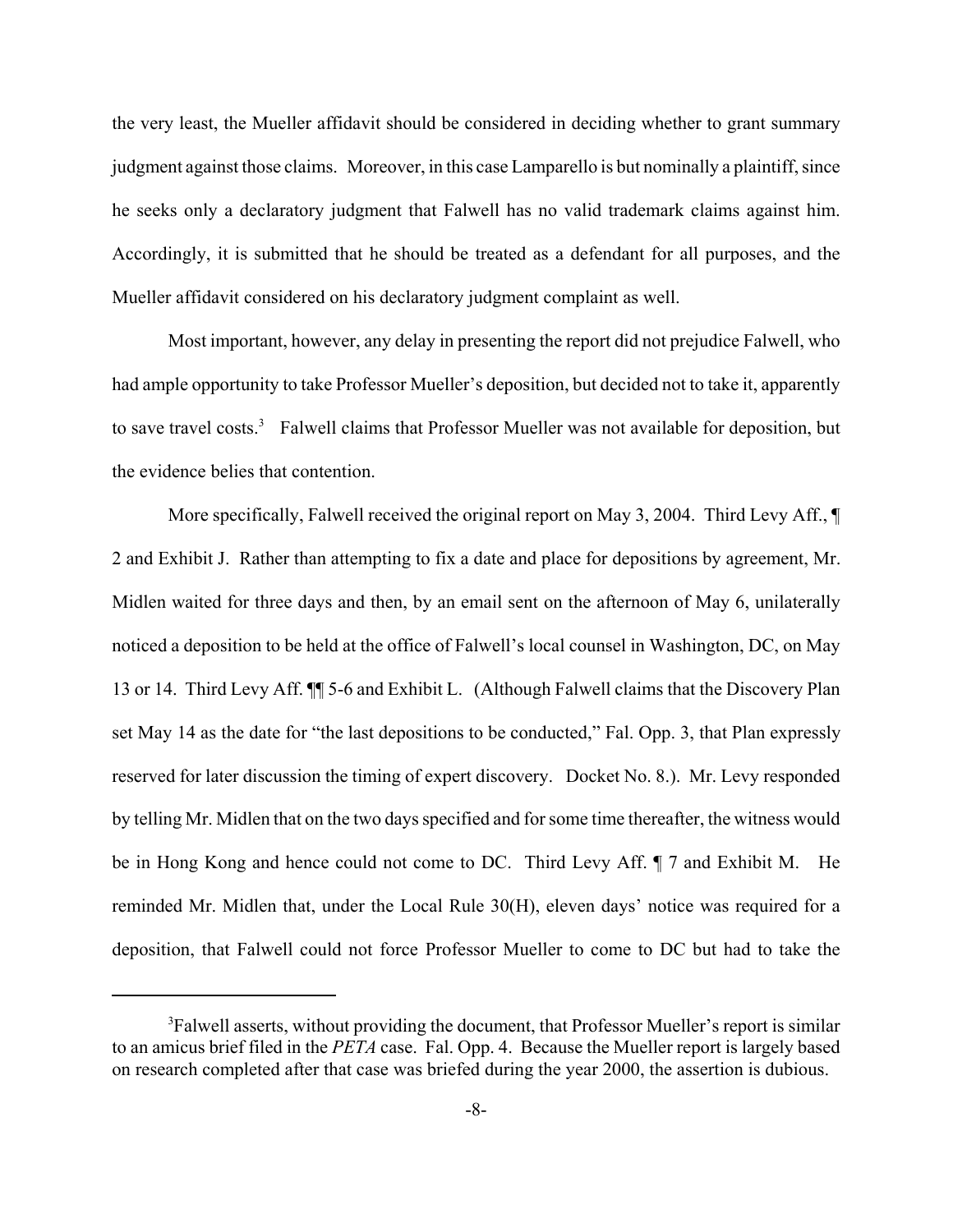deposition where the witness was located, Federal Rule 45(b)(2), and that under Local Rule 30(D) he would be required to pay Mr. Levy's travel expenses to that location. *Id.* However, Mr. Levy also indicated that the witness would be available for deposition by telephone, or that Mr. Midlen could wait until the witness returned to Syracuse, New York in late May. Mr. Levy also invited Mr. Midlen to call to set the date for the deposition. *Id.* Rather than take the deposition out of the area or by telephone, Mr. Midlen revoked his notice of deposition and announced that he would instead oppose submission of the expert report. Third Levy Aff. ¶ 8 and Exhibit N..

Because oppositions to the cross-motions for summary judgment were not due until June 4, Professor Mueller was available for deposition in ample time for his testimony to be discussed in Falwell's briefs. That Falwell's counsel chose not to take the risk of cross-examining one of the nation's leading experts on the domain name system, or to ask some of the questions that he now poses in his brief, should not afford any basis for excluding the expert report.4

Finally, Falwell relies on a study of the server logs from his website, performed by his

<sup>&</sup>lt;sup>4</sup>Falwell takes issue with minor portions of the Mueller report. He argues that Mueller's conclusions are fatally flawed by his discussion of a study, conducted five years ago, that is not attached to the report for the court's review. Fal. Opp. 4-6. However, review of the affidavit reveals that Professor Mueller acknowledged its limitations as a "pilot study," and that he treated it as merely one of a number of bases for his ultimate conclusion that "name-guessing" as a way of finding desired websites is a declining phenomenon. Because Professor Mueller gave this study limited weight in his analysis – one paragraph in an eleven page report – its mention does not preclude consideration of his professional opinion. Falwell also argues that Professor Mueller should not be allowed to express opinions about "the profile of a cybersquatter," Fal. Opp. 6. However, the affidavit shows the basis for this opinion, including frequent service as an arbitrator in UDRP proceedings and authorship of a detailed statistical analysis of thousands of URDP proceedings. Moreover, his characterization of cybersquatters is entirely consistent with their portrayal in numerous opinions cited in previous memoranda., Lamp. Mem. 26; Lamp. Opp. 22-23. Finally, although Professor Mueller's affidavit opines about "communication rights," which Falwell takes as an expression of opinion about a question of law, there is no indication in the report that he is referring to legal rights. In any event Lamparello's papers do not cite that short passage in the report.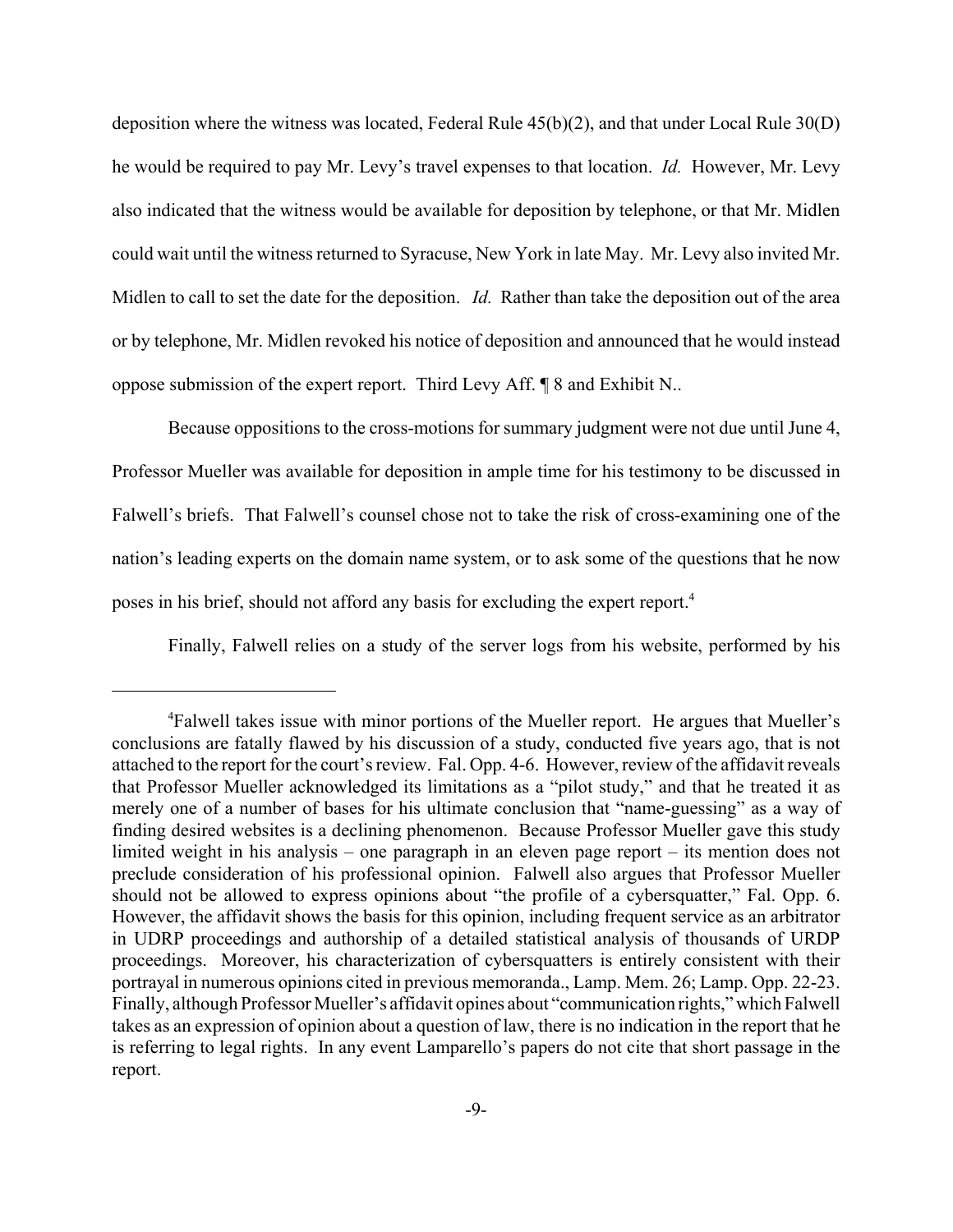webmaster Steven Peterson, as supposedly showing the existence of "actual confusion," a matter that does not refute plaintiff's argument about the nature of domain names, but does relate to one of the *Pizzeria Uno* factors by which likelihood of confusion is determined. Falwell's opposition asserts that Mr. Peterson has determined that, during the twenty-two days from May 1 to May 22, 231 hits to his falwell.com web site were referred by the hyperlink to falwell.com from Lamparello's fallwell.com web site. This "evidence" does not show **any** actual confusion, not to speak of a substantial amount of confusion. Given the stipulation that Lamparello's web site received about 200 hits per day, during the twenty-two day period covered by Peterson's review of the server logs, Lamparello got a total of some 4400 hits, and only about 5% decided that they also wanted to look at Falwell's web site. (During the same time, Falwell received about 198,000 hits.) There is nothing to show whether these individuals reached Lamparello's site because they were looking for Falwell's own site, or whether, after having intentionally examined Lamparello's site, they decided that they wanted to see Falwell's. Even for the small fraction of Lamparello's viewers who may have reached his site while looking for Falwell himself, the referrals show no more than a form of initial interest confusion. In that regard, the fact that Lamparello's hyperlink allowed these individuals to reach Falwell's site easily shows that the disclaimer and hyperlink are working effectively to help such users find Falwell.

For several reasons, the Court should not give any consideration to Peterson's information, whatever it may mean. First, although Peterson limited his review to recent server logs, he could have studied earlier logs to develop such information. Yet, when Lamparello asked Falwell to detail the facts on which his allegation of likelihood of confusion was based, no such facts were reported. First Levy Aff., Exhibit D, Falwell Answer to Interrogatory No. 1 ("Fal. Interrog."). Similarly,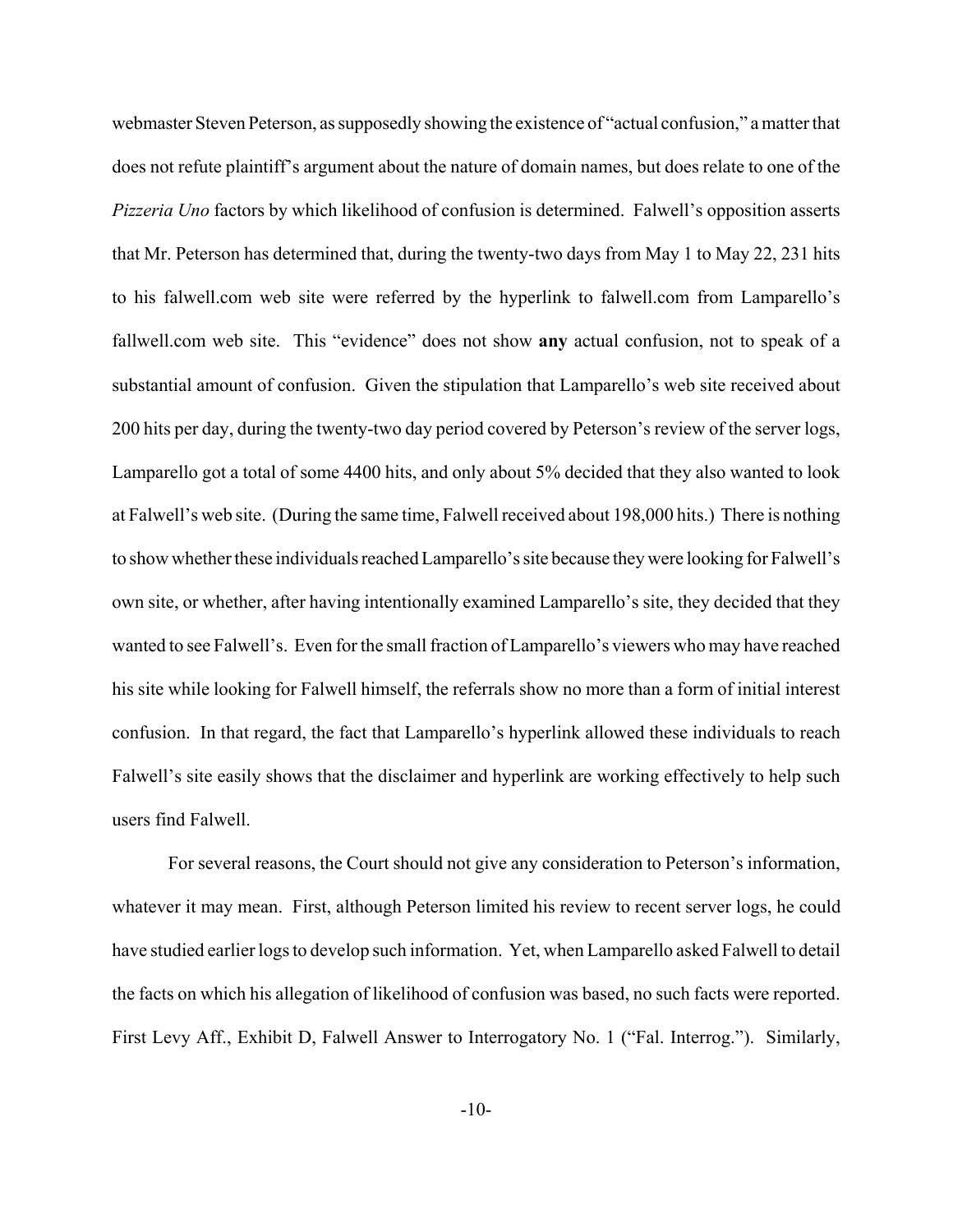when asked to produce all documents on which his likelihood of confusion claim was based, Falwell did not produce any server logs. *Id*., Answer to Document Request No. 5 ("Fal.Doc."). Second, although Lamparello asked Falwell for documents showing visits to his web site, Falwell has never produced **any** server logs, not even the logs that Peterson studied for the assertions now put forward. Indeed, as late as May 19, 2004, Falwell was refusing to produce even the current server logs on the ground that they contained confidential information. Third Levy Aff., ¶ 9 and Exhibit O. Falwell should not be permitted to excerpt from the logs the data on which he wants to rely, while refusing to comply with discovery requests for the underlying data. Third, Falwell has stipulated that the fallwell.com did not have "any measurable impact" on traffic to his own website. Suppl. Stip. Falwell entered that stipulation to avoid having the Court address his spoliation of evidence, by destroying or causing the destruction of five years worth of server logs, even afer he knew those logs had been requested in discovery. Falwell should not be permitted to contradict or undercut that stipulation by presenting evidence from the tiny fraction of server logs that he has more recently decided to preserve.

## **C. Falwell's Trademark Claims Should Be Dismissed As Untimely.**

The parties are in agreement that Falwell brought his trademark claims against Lamparello on February 5, 2004, nearly five years after Lamparello registered his domain name (February 11, 1999), and five years after he posted his website at that address (February 19, 2000). Fal. Opp. 6-7. Lamparello has argued that the limitations period for most trademark claims in Virginia is two years (four years under the ACPA), Lamp. Mem. 26-27), and that in any event the equitable doctrine of laches bars Falwell's claims because Lamparello would be prejudiced by Falwell's unexplained delay in enforcing his rights after the alleged infringement began and after Falwell knew or should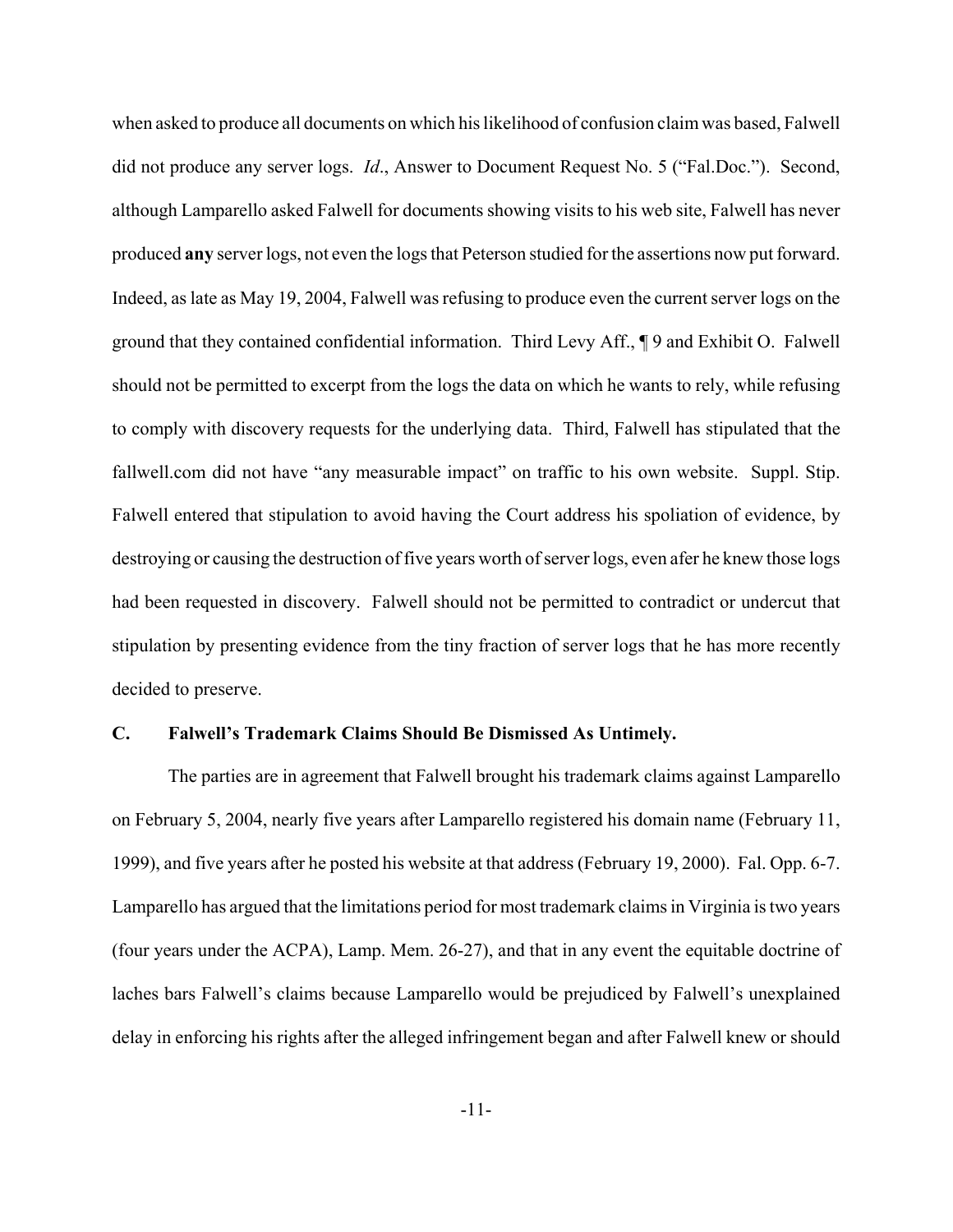have known of Lamparello's activities.

Lamparello's opening memorandum identified two conflicting decisions in this district, one holding that the proper limitations period is the five year period for direct injury to property, and another holding that the limitations period is the two year period for personal injuries. Because the "five-year" case simply announced its decision while the "two-year" opinion explained its reasoning, the Court should follow the two-year rule. Lamp. Mem. 27. Although Falwell cites a third limitations case from this district, *International Bancorp v. Société des Bains de Mer*, 192 F. Supp. 2d 467 (E.D.Va. 2001), *aff'd on other grounds*, 329 F.3d 359 (4th Cir. 2003), that case simply indicated in passing that five years "seems to be the better view" because trademark rights "have the characteristics of property." Fal. Opp. 7. However, as discussed in Lamp. Mem. at 27, Virginia has construed very strictly the requirement of a direct injury to property, as opposed to personal interests in reputation or a stronger business. *Unlimited Screw Products v. Malm*, 781 F. Supp. 1121, 1125- 1126 (E.D. Va. 1991). Indeed, most courts have avoided facile applications of property concepts to trademark law because a "trademark is not property in the ordinary sense but only a word or symbol indicating the origin of a commercial product." *L.L. Bean v. Drake Publishers*, 811 F.2d 26, 29 (1st Cir. 1987). The clear majority rule in this district is two years. *Teaching Co. v. Unapix Entertainment*, 87 F. Supp. 2d 567, 585 (E.D. Va. 2000); *CACI Int'l v. Pentagen Technol*, 1994 WL 1752376 (E.D.Va. 1994), at \*5, *aff'd mem.,* 1995 WL 679952 (4th Cir. 1995); *Unlimited Screw*, *supra*. In *CACI*, the Fourth Circuit expressly affirmed on the two year limitations period. 1995 WL 679952, at \*3. The Court should follow that rule here.

Falwell argues, however, that the continuing existence of the fallwell.com web site makes Lamparello's infringement a continuing violation, thus allowing Falwell to sue for infringement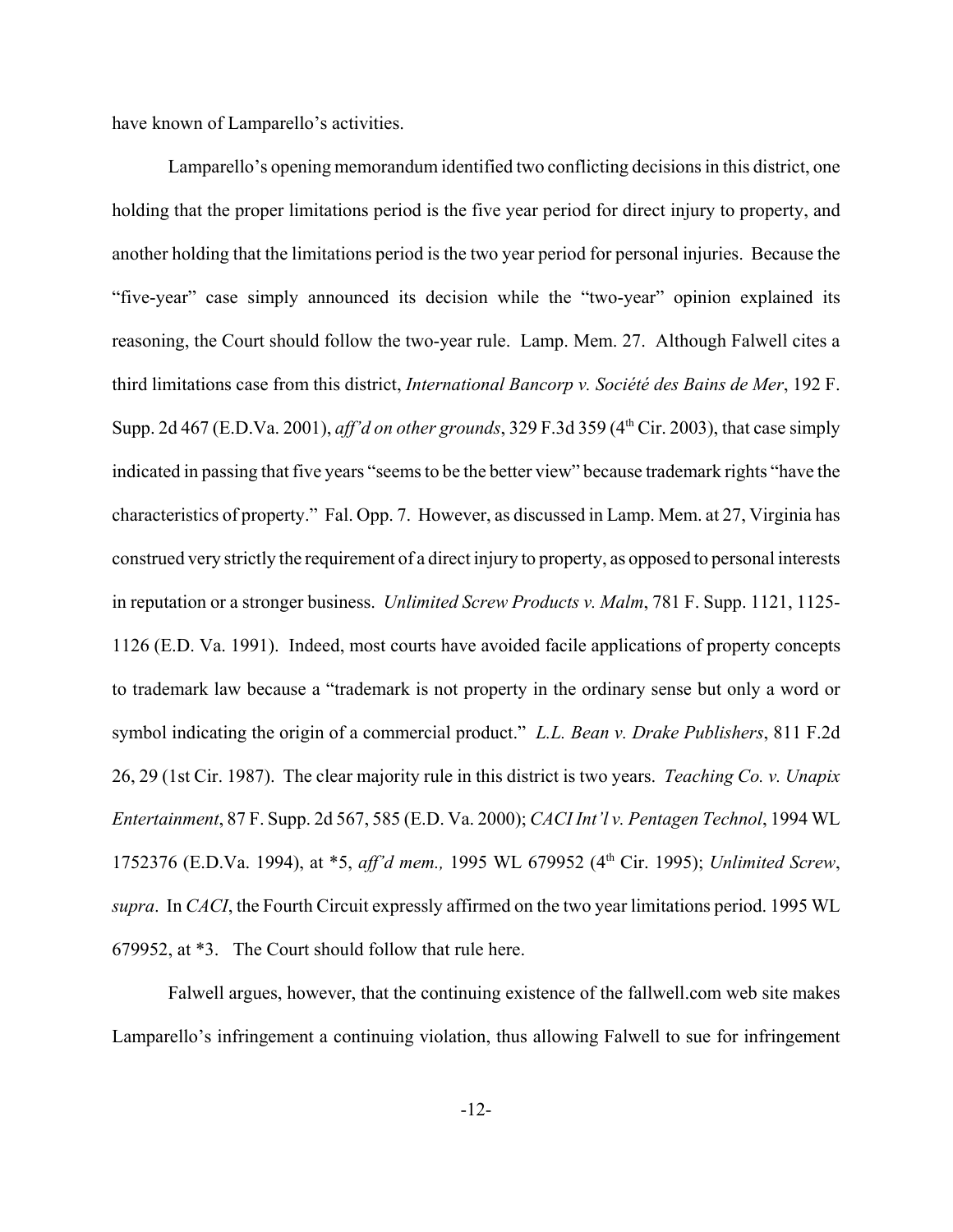even though the site was originally published outside the limitations period. There are two flaws in that argument. First, Falwell gives no sound reason why the single publication rule should not be applied here. Even though, as Falwell notes (at 8), the only Virginia case on point is a trial court ruling, Falwell gives no reason to believe that Virginia would not follow the single publication rule. The one district court ruling that Falwell cites on the continuing violation issue, *Int'l Bancorp*, does not consider the single publication rule. And in any event, to the extent that Falwell argues that Lamparello's recommendation of a commercially available book made his site "commercial," that conduct ceased more than two years before suit was filed. Thus, even if the Court finds that this recommendation constituted commercial use of the trademark, that conduct is **not** a "continuing violation."

Second, Falwell claims that he did not learn of Lamparello's violation until "late summer or early fall" of 2001. However, he does not present any admissible evidence of that fact, which he is required to do because the discovery rule represents an exception to the statute of limitations and "the burden is on plaintiffs to show that due diligence was exercised and that critical information, reasonable investigation notwithstanding, was undiscoverable." *Gould v. U.S. Dept. of Health & Human Services, 905 F.2d 738, 745-746 (4<sup>th</sup> Cir. 1990). Falwell does cite the "Second Peterson* Affidavit" as follows:

Were it material, Counterclaimants would assert they first became aware of the website at fallwell.com in the late summer or early fall of 2001 and that the aforementioned cease and desist letter to Lamparello followed shortly thereafter. Second Peterson Affidavit.

Fal. Opp. 11.

However, this reference typifies the problems posed by his unusual practice of presenting affidavits that are not self-contained, but simply refer to an accompanying brief and attest to facts in that brief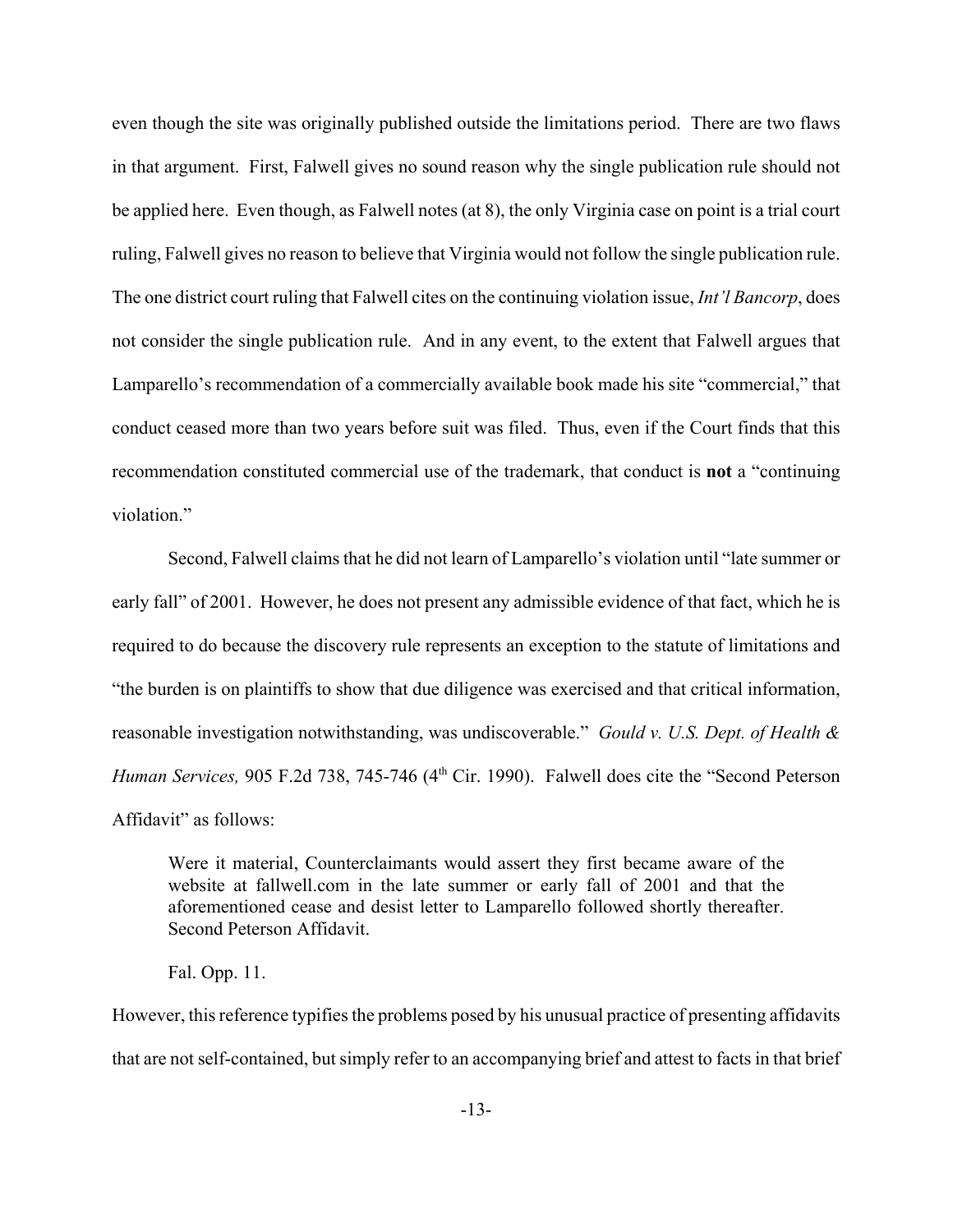that are, in turn, attributed to the affidavit.

It is not clear exactly what facts Peterson is attesting. Is he swearing that Falwell would make the stated assertion, or is he attesting the substance of that assertion, *i.e.*, the date when Falwell "became aware" of fallwell.com? If the latter, what is the basis for Peterson's knowledge? The Peterson affidavit does not show the basis for his personal knowledge as required by Rule 56(e); the evidence shows that Peterson is the webmaster, but not that he is familiar with information obtained in the course of Falwell's marketing or trademark enforcement efforts. Indeed, Falwell's opening memorandum (at 17) contains an assertion, attributed to a previous Peterson "affidavit," that Peterson had become Falwell's webmaster 2-½ years before (i.e., November 2001). What basis, then, did Peterson have for knowing what defendants knew or did not know in the late summer of 2001, or earlier? It is also unclear whether Peterson's affidavit, sworn on June 3, was intended to attest to statements about Falwell's knowledge in a June 4 brief, especially since the affidavit makes specific reference only to the section of the brief pertaining to actual confusion.

By contrast, the record does contain properly attested evidence about the timing of defendants' knowledge. It is undisputed that Lamparello contacted defendants in May 2000, and told them that he was the webmaster of Fallwell.com. Lamp. Aff. ¶ 5. May 2000 is much more than two years before suit was filed. Thus, even if the court allows Falwell to claim belated discovery, after his counsel engaged in an exchange of correspondence that lulled Lamparello into not taking discovery into defendants' trademark enforcement efforts, the discovery rule does not afford a basis for avoiding dismissal based on the statute of limitations.<sup>5</sup>

<sup>5</sup> Falwell claims that pursuit of the UDRP proceeding tolled the running of the statute of limitations. Because, even if the discovery rule is applied, the statute expired two years after May 2000, tolling would do Falwell no good. Moreover, the cases he cites show only that when pursuit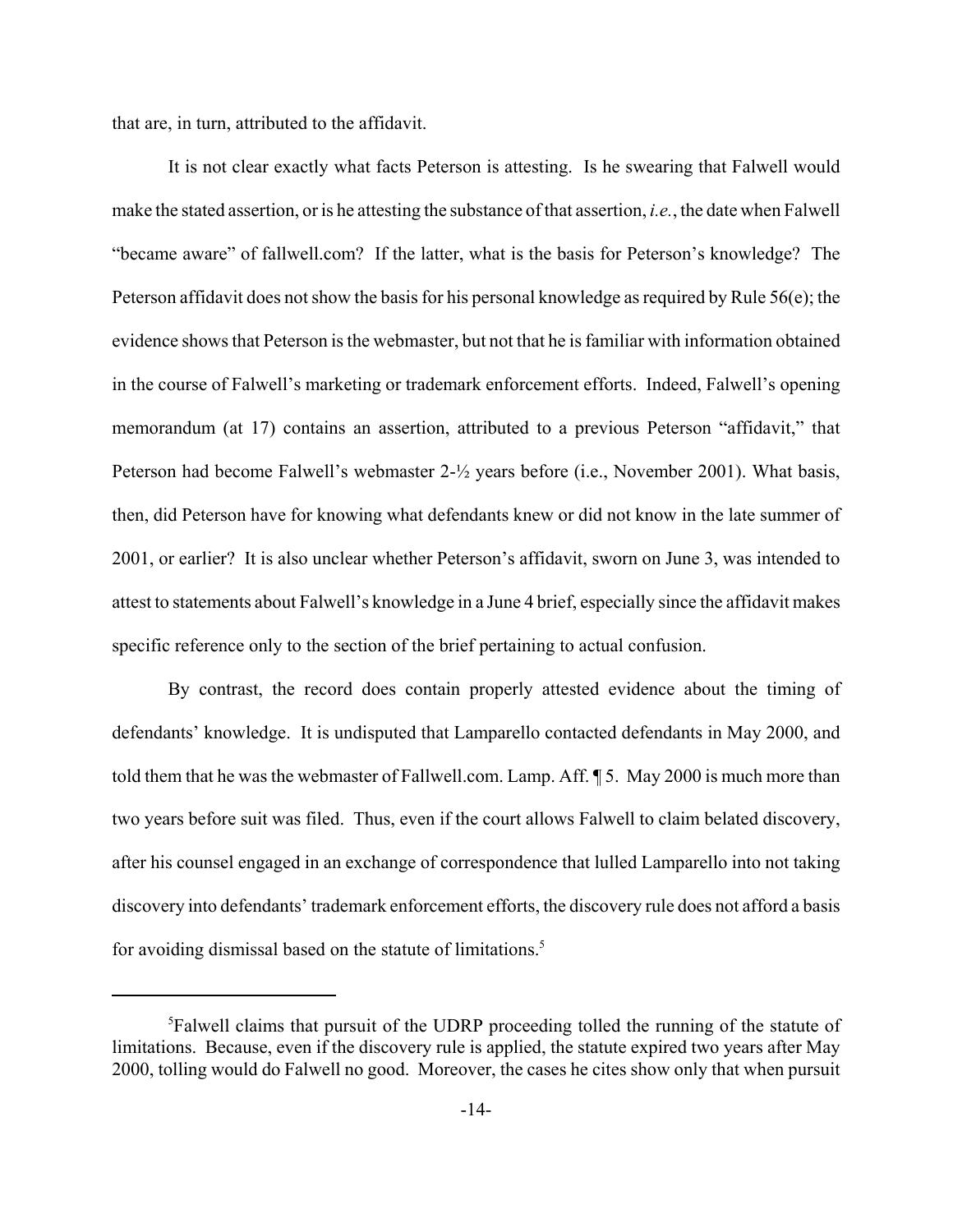Turning finally to the issue of laches, Falwell correctly asserts (at 9) that the Fourth Circuit has stated that the equitable defense of laches has no application to "prospective injunctive relief." *Lyons Partnership v. Morris Costumes*, 243 F.3d 789, 797 (4<sup>th</sup> Cir. 2001). Because all injunctions are prospective, taken literally this language would mean that laches is never applicable in actions for an injunction. However, what the cases actually hold is that laches are inapplicable if the likelihood of confusion is particularly clear. For example, *Lyons* states, "laches may not be invoked to deny injunctive relief if it is **apparent** that the infringing use is likely to cause confusion." *Id.* at 799 (emphasis added). That language comes from an earlier case, where the court explained the point as follows: "Because laches is an equitable doctrine, its application is inextricably bound up with the nature and quality of the plaintiff's claim on the merits relevant to a prospective injunction." *Sara Lee Corp. v. Kayser-Roth Corp.*, 81 F.3d 455, 461 and n.8 (4<sup>th</sup> Cir. 1996) (quoting *University of Pittsburgh v. Champion Products*, 686 F.2d 1040, 1044 (3d Cir. 1982), and stating that a good case for laches is presented where proof of likely confusion is weak). See also Resorts of Pinehurst v. Pinehurst Nat. Corp., 148 F.3d 417, 424 (4<sup>th</sup> Cir. 1998) ("strong showing of likelihood of confusion" will overcome laches defense and justify injunction). Here, even if the Court finds infringement, it is a close question at best, there is no evidence of actual damages, and Falwell has stipulated that the alleged infringement had no measurable impact on the quantity of Internet traffic that he receives. Accordingly, the doctrine of laches should be applied given the serious prejudice that the injunction would cause to Lamparello's protected speech.

of administrative remedies is a precondition for suit, the limitations period is tolled. Indeed, one of the two cases, *Trent v. Bolger*, 837 F.2d 657, 659 (4<sup>th</sup> Cir. 1988), distinguished parallel proceedings, which do not toll, from proceedings that must be concluded before suit can be brought, which do toll. Falwell did not have to invoke the UDRP before bringing his trademark claims to court.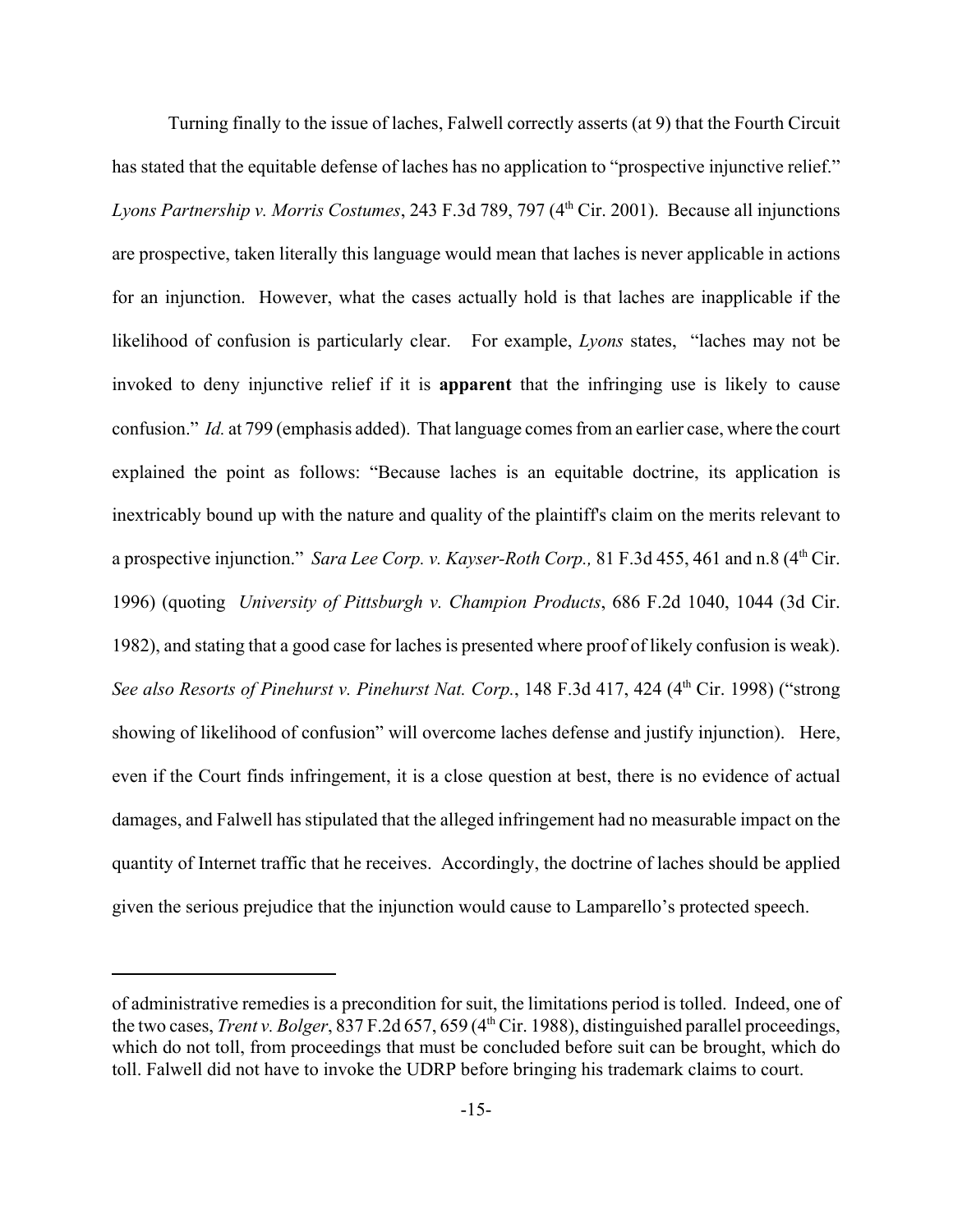In that respect, Falwell properly points (at 12) to the parties' June 2 Supplemental Stipulation that fallwell.com had "no measurable impact" on the quantity of traffic to falwell.com as having come close to eliminating one of the two forms of prejudice on which Lamparello had relied – the loss of evidence due to spoliation of evidence while Falwell was delaying the initiation of suit. But Lamparello would also be prejudiced because, as the evidence shows, in the past five years, he has built up a large amount of traffic that reaches him through search engines, links, bookmarks, and Internet users' recollection of his domain name. Being required to change his domain name would cost him all of this traffic, at least in the short run, and thus have a substantial adverse impact on his ability to communicate his critical message effectively. Lamp. Mem. 29. Although Falwell contends that merely placing meta tags on the site at a new address is all that would be needed to bring traffic from search engines, Fal. Opp. 12, it is not only search engine traffic that would be lost, and even with respect to search engines, the affidavits of Lamparello and Stele make clear that increasing traffic from search engines requires more than mere listing and meta tags. It is the search **ranking** that matters, and given Falwell's admission that a search for his name can return more than one million results, Fal. Mem. 11, the prospect of being returned at number 1000, or even 100, on such a long list of search results is worth little. Many search engines use algorithms for their search rankings that include numbers of links to the site, amount of traffic to the site, and similar determinants that can only be augmented over time. *See* Sullivan, *How Search Engines Rank Web Pages*, http://searchenginewatch.com/webmasters/ article.php/2167961. If Lamparello has to begin again with a new domain name, it could take years for him to build up the same level of traffic and hence a useful search engine ranking. The loss of such traffic in the interim constitutes prejudice warranting application of the doctrine of laches. Moreover, because the effect of taking away his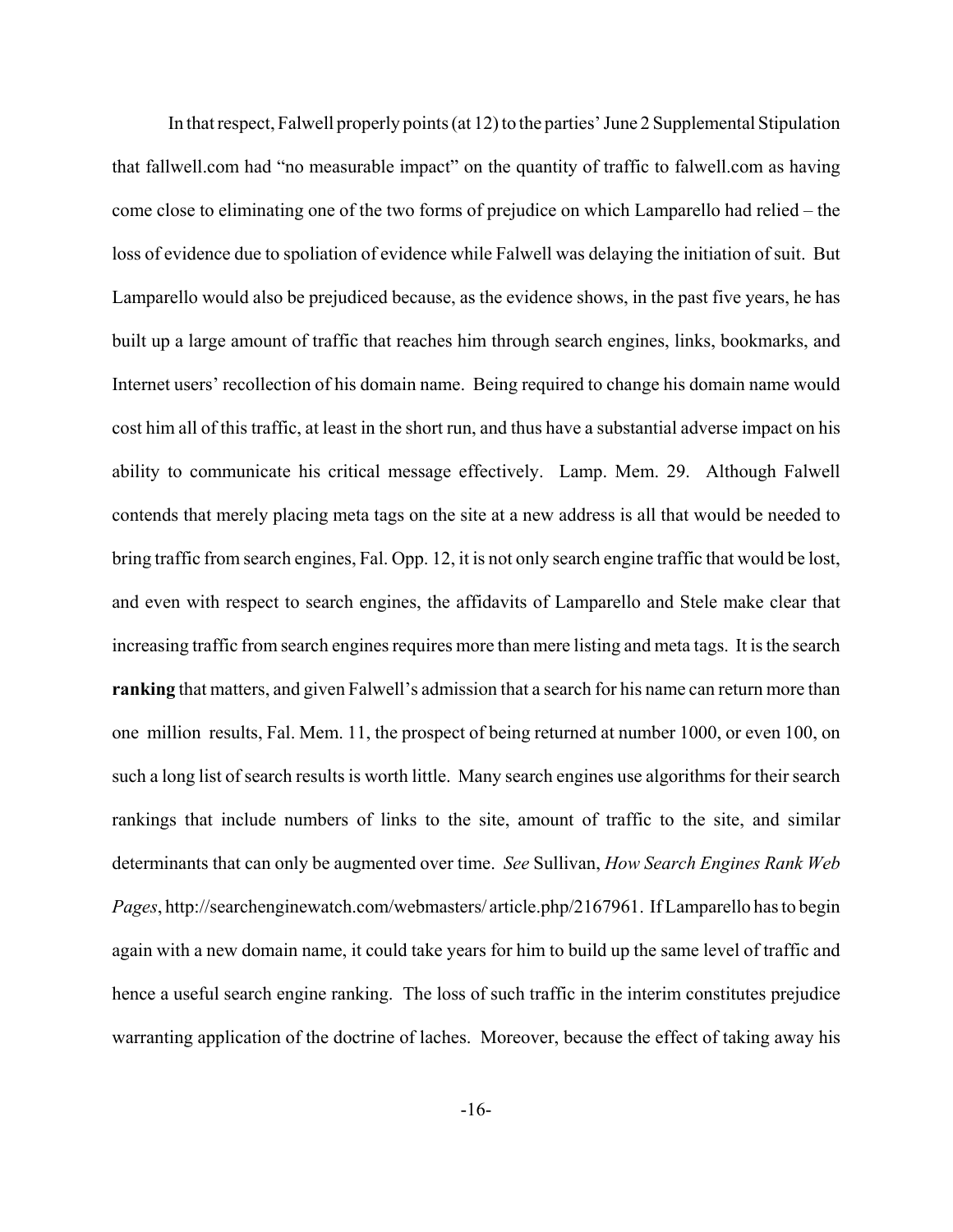domain name will be to drown Lamparello's criticism in the sea of other Internet voices, that is a serious prejudice indeed.

## **CONCLUSION**

Lamparello's motion for summary judgment should be granted, and Falwell's motion should be denied. The counterclaims should be dismissed with prejudice, and the Court should declare that Lamparello's registration and use of the domain name fallwell.com did not violate Falwell's trademark rights in any respect.<sup>6</sup>

Respectfully submitted,

Paul Alan Levy Allison M. Zieve

 Public Citizen Litigation Group 1600 - 20<sup>th</sup> Street, N.W. Washington, D.C. 20009 (202) 588-1000

Raymond D. Battocchi (# 24622)

 Gabeler, Battocchi, Griggs & Powell, PLLC Suite 200 1320 Old Chain Bridge Road McLean, Virginia 22101 (703) 847-8888

<sup>&</sup>lt;sup>6</sup>Plaintiff's Opposition Memorandum (at 26) erred by stating that the Lanham Act "never defines the term 'counterfeit.'" In fact, the third paragraph from the end of section 45 of the Lamham Act, 15 U.S.C. § 1127, reads as follows: "A 'counterfeit' is a spurious mark which is identical with, or substantially indistinguishable from, a registered mark." Counsel regret the mistake.